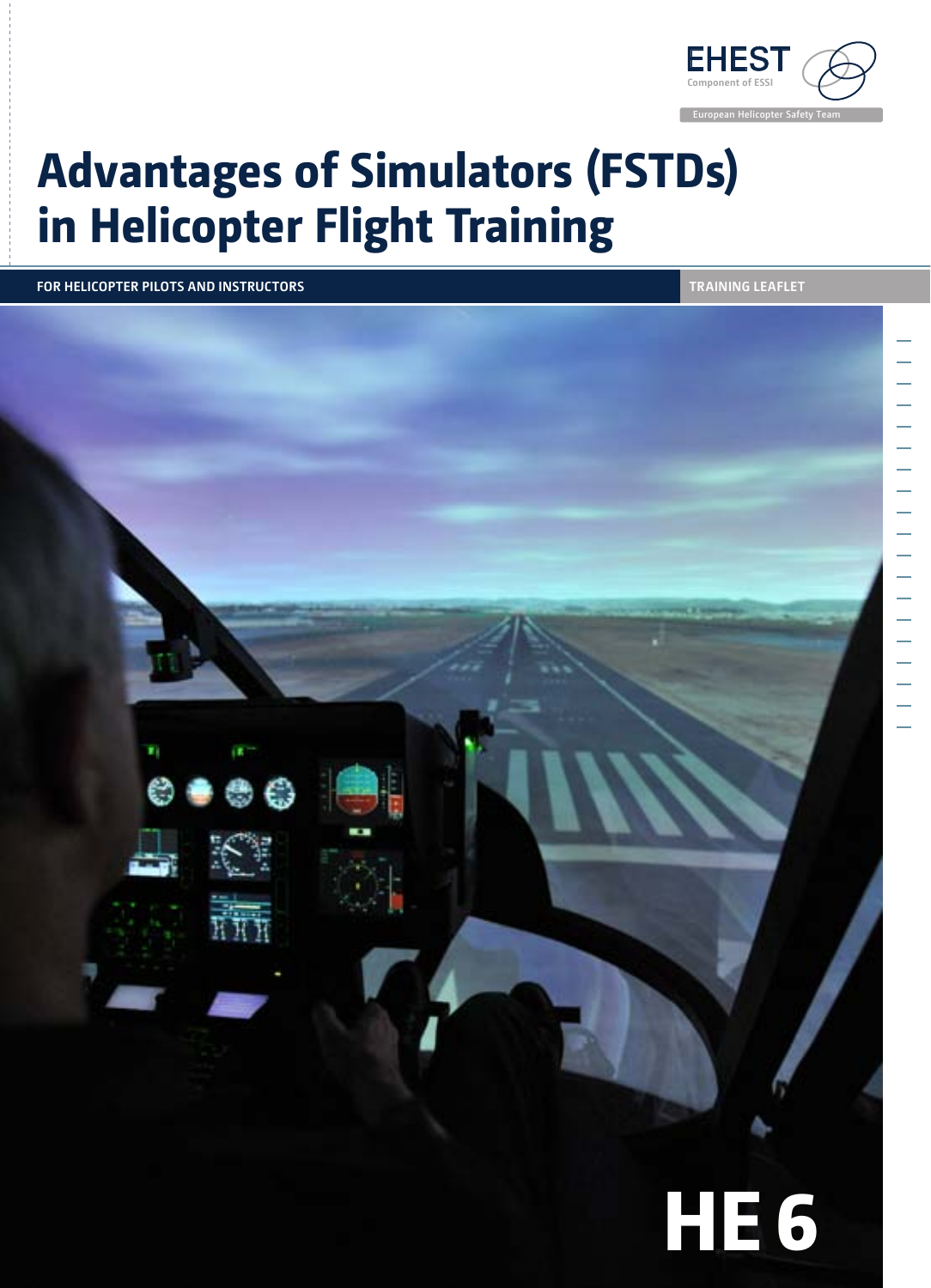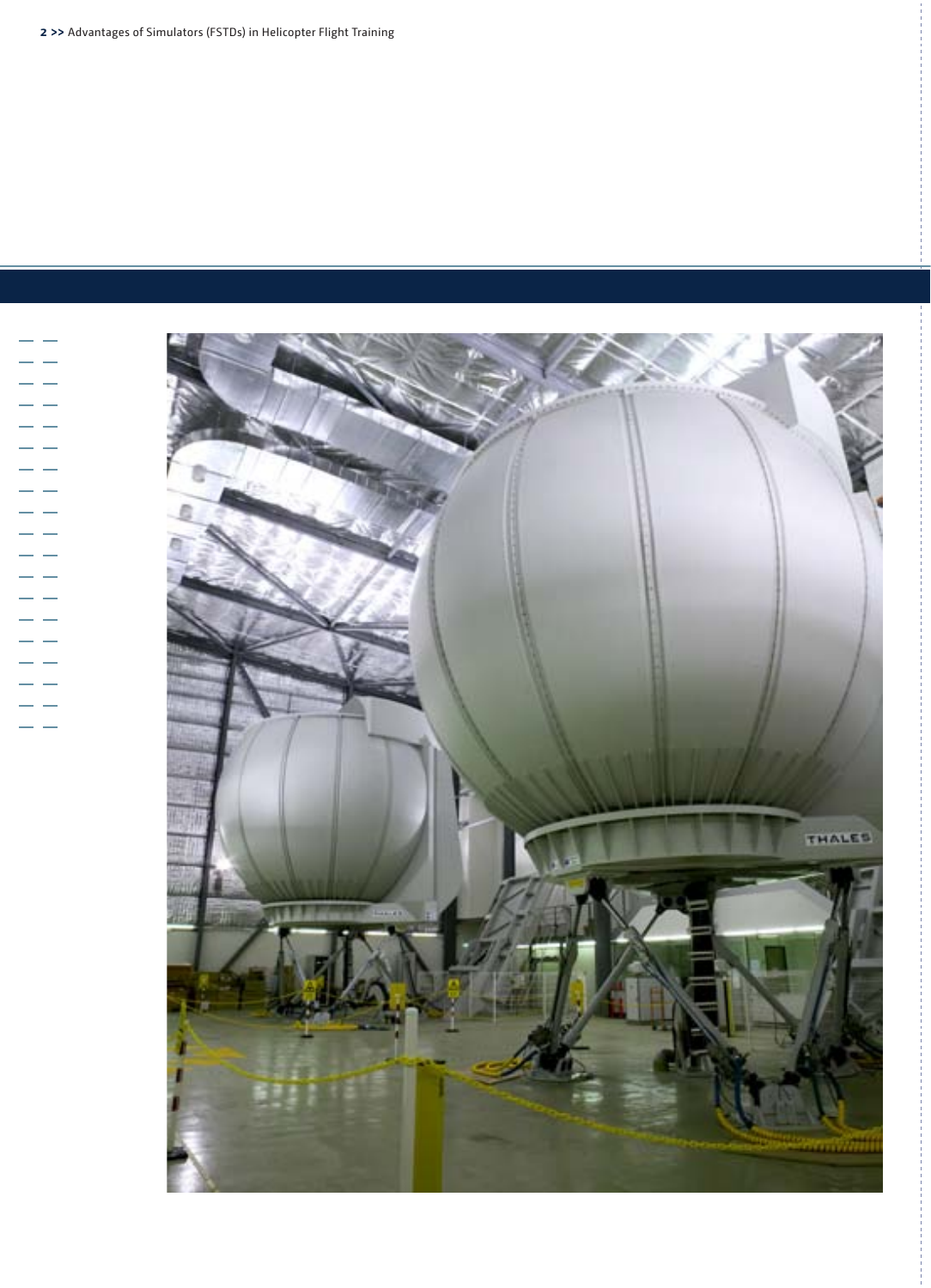

| 1. TYPES OF FLIGHT SIMULATION TRAINING DEVICES (FSTDs) __________________________ 5 |  |
|-------------------------------------------------------------------------------------|--|
|                                                                                     |  |
|                                                                                     |  |
| 4. TYPES OF TRAINING $\qquad \qquad$                                                |  |
|                                                                                     |  |
|                                                                                     |  |
|                                                                                     |  |
|                                                                                     |  |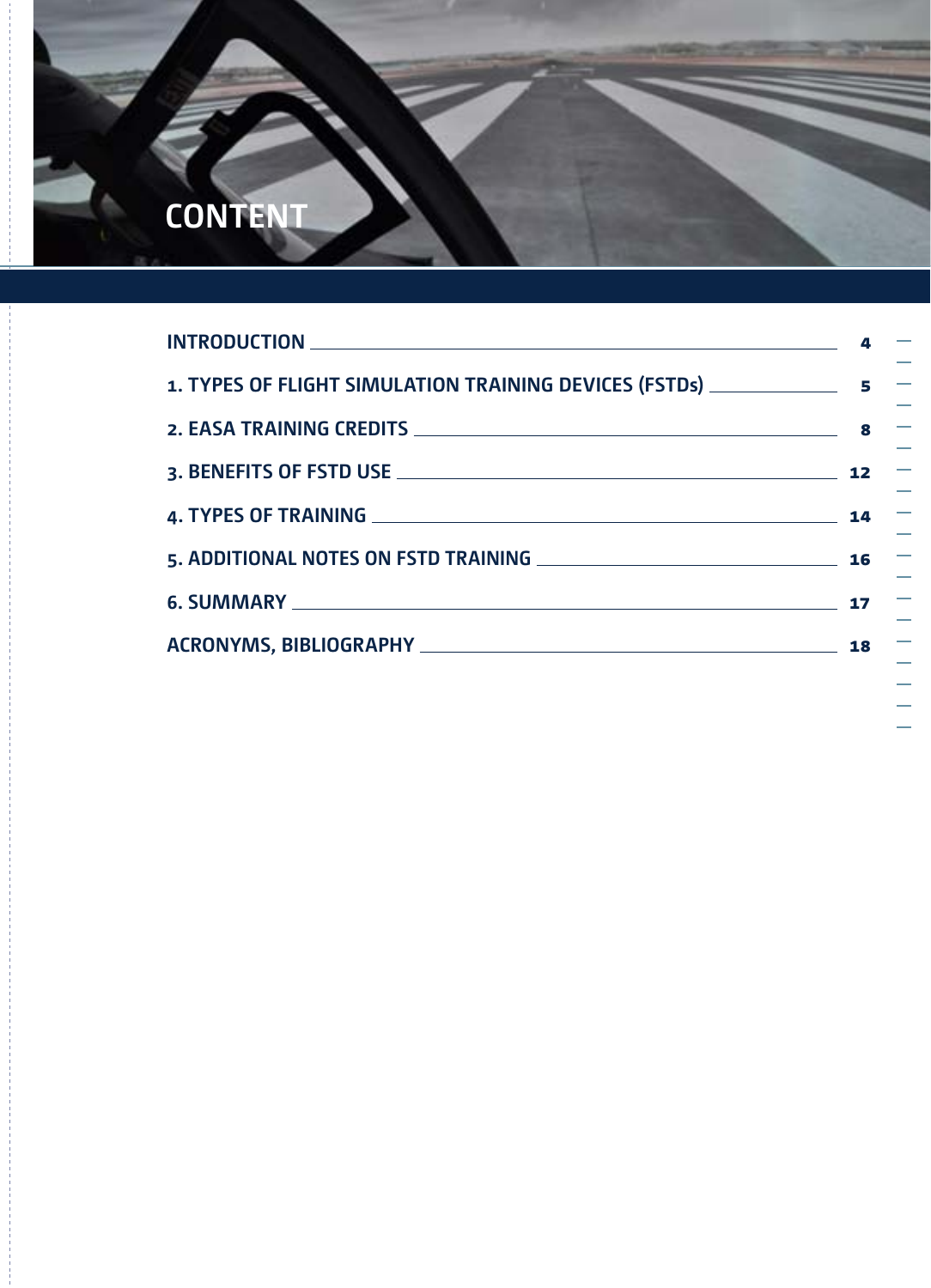# **INTRODUCTION**

Crew training and instructional aspects have been identified in the report by the European Helicopter Safety Team "EHEST Analysis of 2000-2005 Accidents" as one of the top categories for Intervention Recommendations (recommended means to fix the safety issues identified in the analysis).

Flight Simulator Training Devices (FSTDs) are without doubt great tools to significantly improve the training benefits and efficiencies with the various capabilities and specific benefits they bring such as:

- **Safety**
- Extended training scope compared to actual helicopters
- Special manoeuvres training capability
- 24 hour availability, all weather conditions
- Progressive and pedagogical learning
- High availability ( $> 96\%$  field proven)
- Cost-effectiveness
- Environmentally-friendly

The purpose of this leaflet is to highlight the various helicopter flight simulation training devices available and to also review the additional training and safety benefits related to recent technological and regulatory developments.

EASA Part FCL Appendix 9 states that examiners shall make full use of FSTDs where available.

Note that the time reference for all regulatory references, material and tables used in this Leaflet is May 2013.

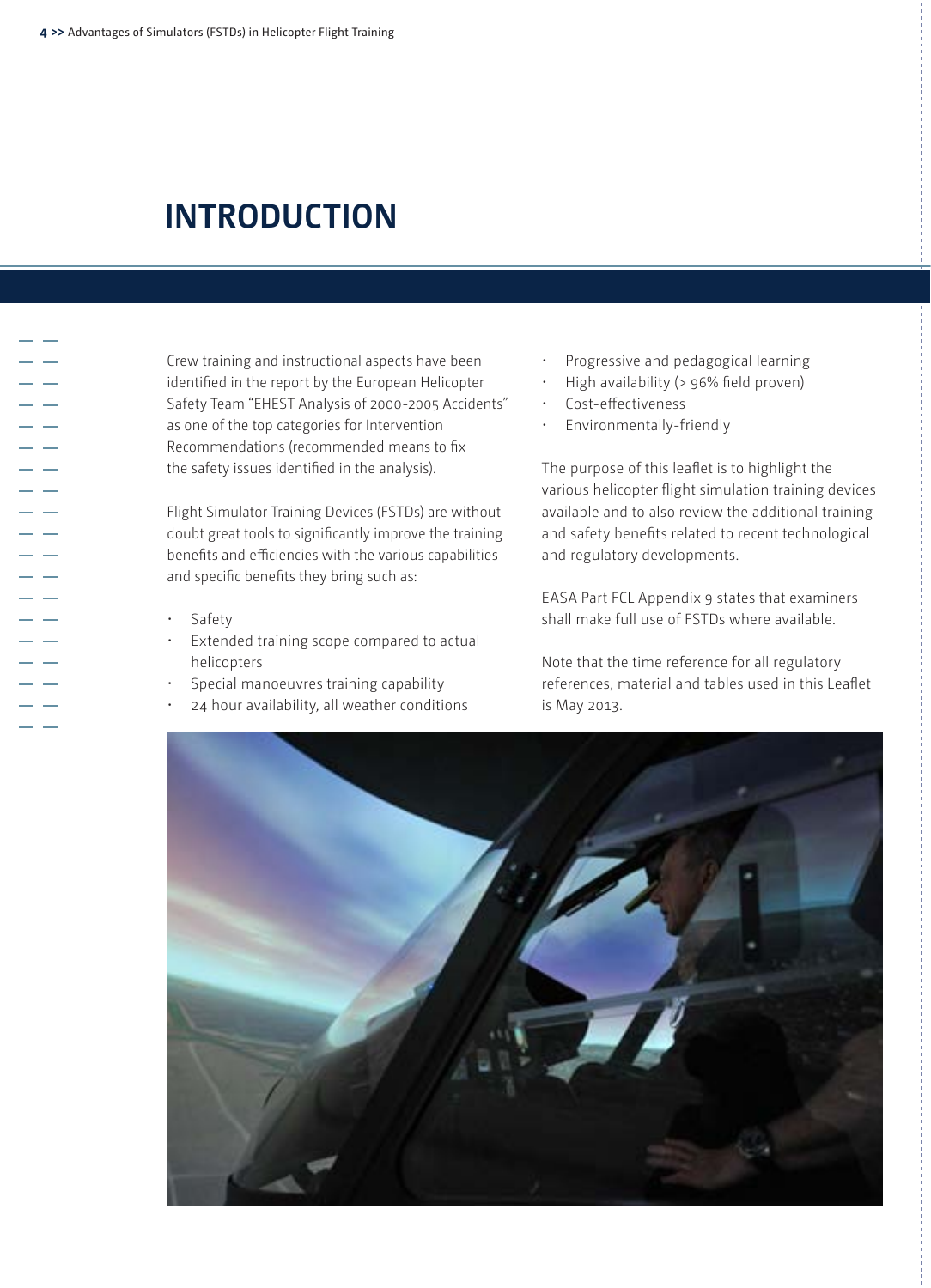# **1. TYPES OF FLIGHT SIMULATION TRAINING DEVICES (FSTDs)**

The different types of helicopter flight simulation training devices are defined in the EASA CS-FSTD (H) (Certification Specification for Flight Simulation Training Device). The definitions encompassed in this specification include the technical minimum requirements/standards for each level of qualification (or type) and the acceptable means of compliance to demonstrate compliance with the defined standards.

Note: For the same type name, the definition included in the EASA regulation may differ from that included in the FAA regulation, because currently these two regulation standards are not fully harmonised.

The following FSTD qualification levels are defined in the CS-FSTD (H):

- 1. FNPT I, II, III (Flight and Navigational Procedures Trainer)
- 2. FTD 1, 2, 3 (Flight Training Device)
- 3. FFS A, B, C, D (Full Flight Simulator)

Note: The training conducted must be adapted to the FSTD used in order to reduce the chances of possible negative training issues.

### **1.1 FNPT – Flight and Navigation Procedures Trainer.**

This is the first qualification level defined in the EASA regulation. The main technical features and training capabilities are presented in Figure 1.

| <b>Main Training</b><br>Value                | $\checkmark$ Ah-Initio<br>✔ Procedures Training<br>$\checkmark$ Instrument Training<br>$\checkmark$ Navigation<br>✔ Safety Exercises<br>✔ Multi-Crew<br>Cooperation (MCC)<br>with specific features |                |
|----------------------------------------------|-----------------------------------------------------------------------------------------------------------------------------------------------------------------------------------------------------|----------------|
| <b>Training</b><br>Credits (EASA)            | $\checkmark$ Up to 30% ab-initio flight<br>hours (ATPL integrated)                                                                                                                                  |                |
| <b>Checking</b>                              | ✔ Operator Recurrent<br>(limited)<br>$\checkmark$ MCC (if MCC qualified)                                                                                                                            |                |
| Main<br><b>Technical</b>                     | <b>Helicopter Models:</b><br>Generic                                                                                                                                                                |                |
| <b>Features</b><br>(Minimal<br>Qualification | Visual System:<br>Field of View up to:<br>$150^{\circ}$ (horizontal) $\times$ 60 $^{\circ}$<br>(vertical)                                                                                           | Yes            |
| Requirements)                                | <b>Vibration System:</b>                                                                                                                                                                            | <b>No</b>      |
|                                              | <b>Motion System:</b>                                                                                                                                                                               | N <sub>0</sub> |



**Figure 1 : FNPT Main Features**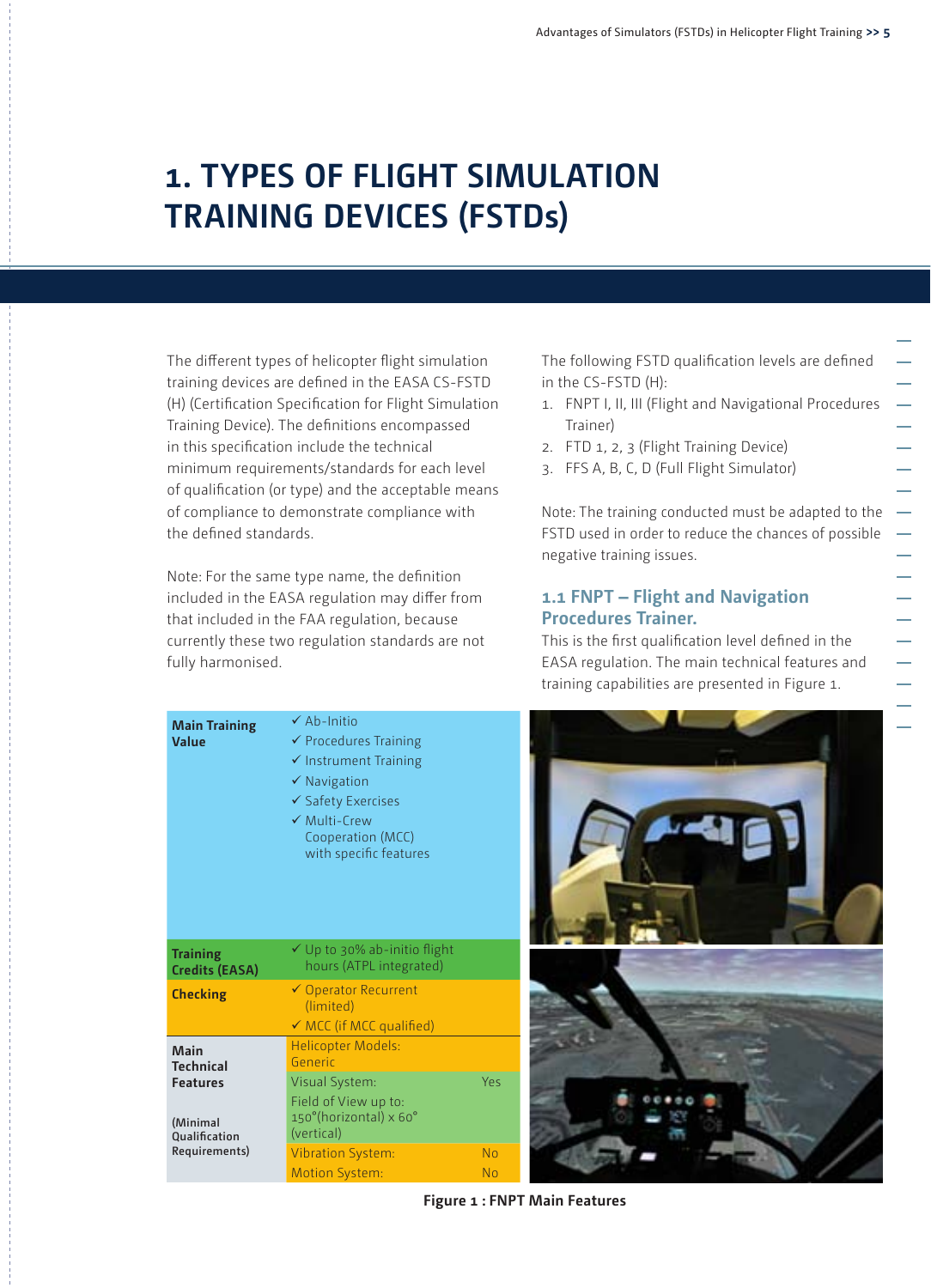This generic system is a very cost effective solution and a different training syllabus may be used for ab-initio, Multi Crew Cooperation (MCC) and procedural navigation training towards the instrument rating. This may be also a very efficient tool to demonstrate safety procedures and good practises such as the ones highlighted in the HE1 Training Leaflet<sup>1</sup>. The qualification level ranges from I (without visual and motion system) to II and III (with visual reference system).

#### **1.2 FTD – Flight Training Device**

In addition to the FNPT definition, this FSTD features helicopter type specific simulation models, which bring the capability to perform type rating training. This type of FSTD has a limited checking/testing capability due to the fact that it does not include a motion system or a vibration system. The main technical features and training capabilities are presented in Figure 2. There are three levels of FTD qualification (1, 2, and 3); however, there are limited training credits available for level 1 FTDs. The main application of the FTD (level 2 and 3) is type rating training. An FTD 2/3 can also be used for Instrument Rating (IR) revalidation (Part FCL.625 H IR).

<sup>1</sup> Document ref.: Training Leaflet HE1 - Safety Considerations, Methods to Improve Helicopter Pilot's Capabilities

| <b>Main Training</b><br><b>Value</b>     | $\checkmark$ Type Rating Training<br>$\checkmark$ Procedures<br>$\checkmark$ Recurrent Training<br>$\checkmark$ Ah-Initio<br>✔ Safety Exercises<br>$\checkmark$ Multi-Crew<br>Cooperation (MCC) -<br>Depending on Type of<br>Helicopter simulated |                |
|------------------------------------------|---------------------------------------------------------------------------------------------------------------------------------------------------------------------------------------------------------------------------------------------------|----------------|
| <b>Training</b><br><b>Credits (EASA)</b> | $\checkmark$ Up to 67% type rating<br>flight hours<br>$\checkmark$ Up to 33% ab-initio<br>flight hours                                                                                                                                            |                |
| <b>Checking</b>                          | $\checkmark$ MCC (if MCC qualified)                                                                                                                                                                                                               |                |
| Main<br><b>Technical</b>                 | Helicopter Models: Type<br>Specific                                                                                                                                                                                                               |                |
| <b>Features</b>                          | Visual System:                                                                                                                                                                                                                                    | Yes            |
| (Minimal<br><b>Qualification</b>         | Field of View up to:<br>150°(horizontal) x 60°<br>(vertical)                                                                                                                                                                                      |                |
| Requirements)                            | <b>Vibration System:</b>                                                                                                                                                                                                                          | N <sub>o</sub> |
|                                          | <b>Motion System:</b>                                                                                                                                                                                                                             | N <sub>0</sub> |



**Figure 2 : FTD Main Features**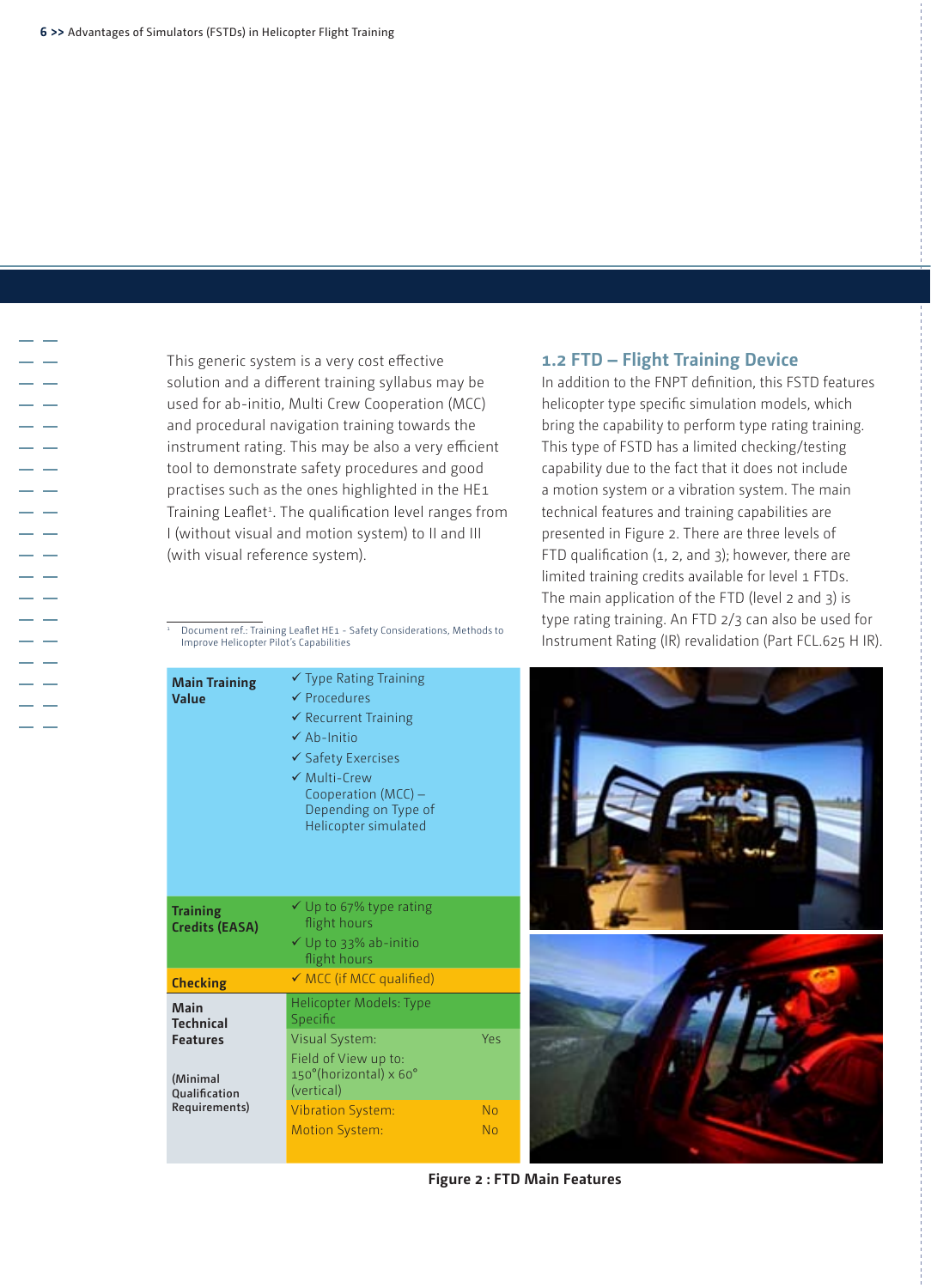Note: Although FTD 3 features higher quality flight model fidelity, it does not bring any additional training credits as compared with FTD 2.

### **1.3 FFS – Full Flight Simulator**

This is the highest level of technical complexity and training capability in the EASA and FAA regulations. In addition to the FTD definition, the FFS provides a vibration and cabin motion capability. The qualification levels range from A to D, although some lower levels are rarely used (level A in particular). The higher qualification levels

bring a very comprehensive training capability to checking and testing.

OPC: Operator Proficiency Check PC: for Proficiency Check LC: for Line Check.

| <b>Main Training</b><br><b>Value</b>                                                   | $\checkmark$ Type Rating Training<br>$\checkmark$ Recurrent Training<br>$\checkmark$ Navigation<br>✔ Safety Exercises<br>√ Multi-Crew<br>Cooperation (MCC) -<br>Depending on Type of<br>Helicopter simulated |            |  |
|----------------------------------------------------------------------------------------|--------------------------------------------------------------------------------------------------------------------------------------------------------------------------------------------------------------|------------|--|
| <b>Training Credits</b><br>(EASA)                                                      | $\checkmark$ Up to 83% type rating<br>flight hours<br>$\checkmark$ Up to 36% ab-initio<br>flight hours                                                                                                       |            |  |
| <b>Checking</b>                                                                        | $\checkmark$ OPC/PC<br>$\checkmark$ MCC (if MCC qualified)<br>(No for type Rating Skill check)                                                                                                               |            |  |
| <b>Main Technical</b><br><b>Features</b><br>(Minimal<br>Qualification<br>Requirements) | Helicopter Models: Type<br>Specific<br>Visual System:<br>Field of View up to:<br>$180^\circ$ (horizontal) $\times 60^\circ$<br>(vertical)<br><b>Vibration System:</b>                                        | Yes<br>Yes |  |
|                                                                                        | <b>Motion System:</b>                                                                                                                                                                                        | Yes        |  |



**Figure 3 : FFS Main Features**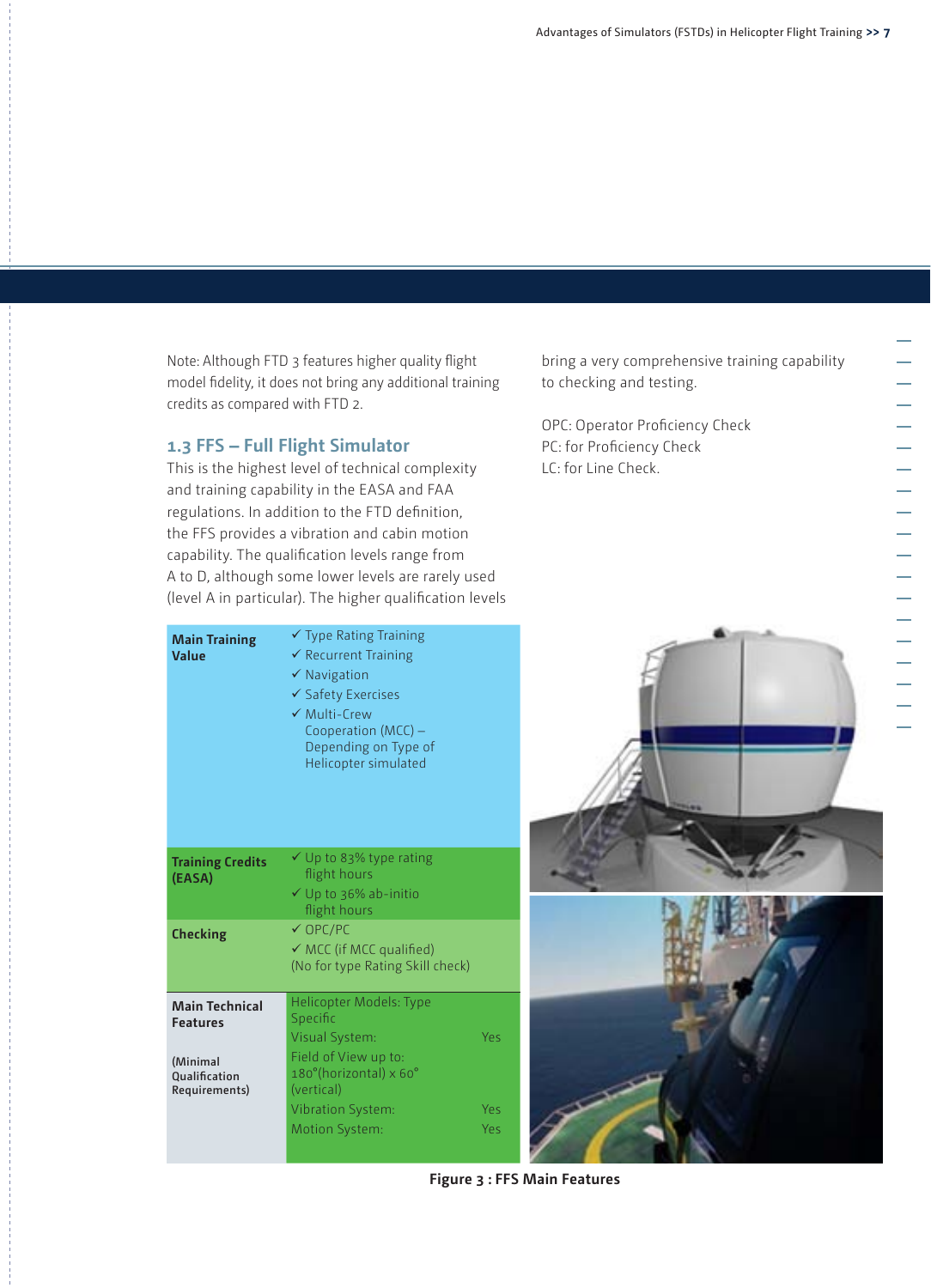# **2. EASA TRAINING**

#### **2.1 Definition of Training Credits**

The value of the training performed using FSTDs is recognised within the EASA regulation (and more widely, internationally) by the ability to replace or complement actual flight training hours by instruction hours on flight training devices. The amount of training hours that may be performed on the FSTD towards the minimum hours required for the issue of a licence, rating or certificate is known as 'Training Credit'.

The total Training Credit allowed is dependent upon the type of FSTD and its qualification level. A summary of these training credits is included in the Acceptable Means of Compliance and Guidance Material to Part-FCL of the AIRCREW regulation<sup>2</sup>: :

- AMC2 FCL.725(a) Requirements for the issue of class and type ratings
- GM1 to Appendix 3: Appendix 6: FCL.735.H for dual instruction in helicopter flying training courses.

The tables of training credits included in the AMC and GM to Part‑FCL are reproduced in section 2.2 as an example.

Where approved FNPTs can also be used for checking in the CPL skills test Appendix 4 C para 5 for IF items and also Appendix 7 Instrument Rating Section 6 a. Single engine failure.

It is possible that an FNPT could also be used for limited training and checking in an AOCs recurrent training and checking programme e.g TCAS event training. The term FSTD is used throughout in Part Ops thereby opening the door to a multitude of devices.



<sup>2</sup> Acceptable Means of Compliance and Guidance Material to Commission Regulation (EU) No 1178/2011 of 3 November 2011 laying down technical requirements and administrative procedures related to civil aviation aircrew pursuant to Regulation (EC) No 216/2008 of the European Parliament and of the Council.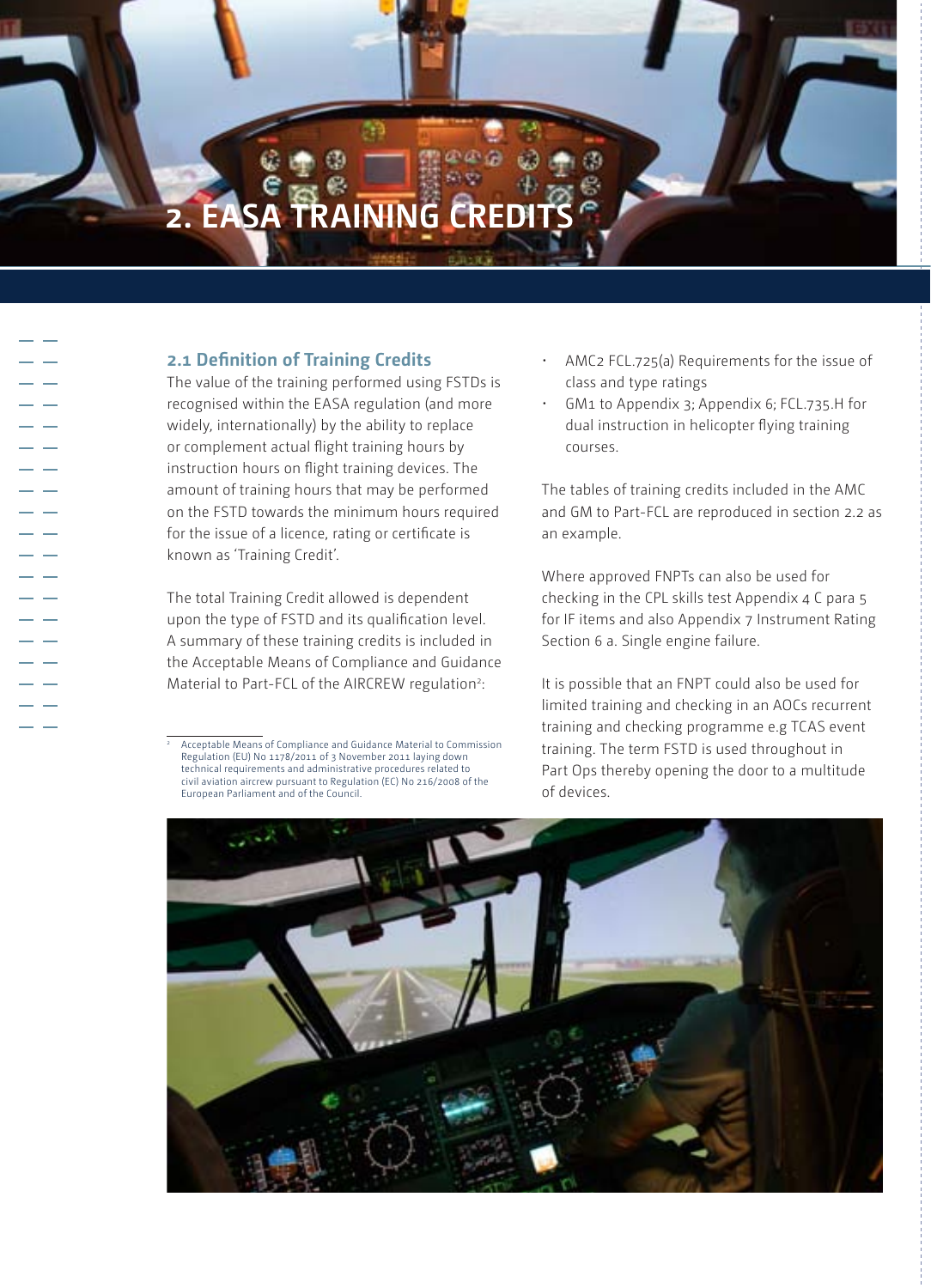-

----------------

 $\overline{\phantom{0}}$ 

## **2.2 FSTD Training Credits**

**Note: The applicable training credit must be obtained directly from the current version of the reference regulation Part‑FCL.**

|                                   | <b>Training Requirements</b> |      |             |                 | <b>FSTD Training Credits</b> |                   |                           |                                 |                  |
|-----------------------------------|------------------------------|------|-------------|-----------------|------------------------------|-------------------|---------------------------|---------------------------------|------------------|
|                                   | Dual                         | Solo | <b>SPIC</b> | <b>Total</b>    | <b>FS</b><br>C, D            | <b>FTD</b><br>2,3 | <b>FTD</b><br>$\mathbf 1$ | <b>FNPT</b><br>II, III<br>(MCC) | <b>FNPT</b><br>L |
| ATPL(H)/IR Integrated             |                              |      |             |                 |                              |                   |                           |                                 |                  |
| Visual, including ME T/R training | 75h                          | 15h  | 40h         | 130h            | 30h                          | 25h               |                           | 20h                             |                  |
| <b>Basic Instrument</b>           | 10h                          |      |             | 10 <sub>h</sub> | 20h                          | 20h               |                           | 20h                             | 10h              |
| <b>Instrument Rating Training</b> | 40h                          |      |             | 40h             |                              |                   |                           |                                 |                  |
| MCC                               | 15h                          |      |             | 15h             | 15h                          | 15h               |                           | 15h                             |                  |
| <b>Total</b>                      | 140h                         |      | 55h         | 195h            | 65h                          | 6oh               |                           | 55h                             | 10h              |
| ATPL(H)/VFR Integrated            |                              |      |             |                 |                              |                   |                           |                                 |                  |
| Visual, including ME T/R training | 75h                          | 15h  | 40h         | 130h            | 30h                          | 25h               |                           | 20h                             |                  |
| <b>Basic Instrument</b>           | 10h                          |      |             | 10h             | 5h                           | 5h                |                           | 5h                              | 5h               |
| MCC / VFR                         | 10h                          |      |             | 10h             | 10h                          | 10h               |                           | 10h                             |                  |
| <b>Total</b>                      | 95h                          |      | 55h         | 150h            | 45h                          | 40h               |                           | 35h                             | 5h               |
| CPL(H)/IR Integrated              |                              |      |             |                 |                              |                   |                           |                                 |                  |
| Visual, including ME T/R training | 75h                          | 15h  | 40h         | 130h            | 30h                          | 25h               |                           | 20h                             |                  |
| <b>Basic Instrument</b>           | 10h                          |      |             | 10 <sub>h</sub> | 20h                          | 20h               |                           | 20h                             | 5h               |
| <b>Instrument Rating Training</b> | 40h                          |      |             | 40h             |                              |                   |                           |                                 |                  |
| <b>Total</b>                      | 125h                         |      | 55h         | 180h            | 50h                          | 45h               |                           | 40h                             | 5h               |
| CPL(H) Integrated                 |                              |      |             |                 |                              |                   |                           |                                 |                  |
| Visual                            | 75h                          | 15h  | 35h         | 125h            | 30h                          | 25h               |                           | 20h                             |                  |
| <b>Basic Instrument</b>           | 10h                          |      |             | 10h             | 5h                           | 5h                |                           | 5h                              | 5h               |
| <b>Total</b>                      | 85h                          |      | 50h         | 135h            | 35h                          | 30h               |                           | 25h                             | 5 <sup>h</sup>   |
| CPL(H) Modular                    |                              |      |             |                 |                              |                   |                           |                                 |                  |
| Visual                            | 20h                          |      |             | 20h             | 5h                           | 5h                |                           | 5h                              |                  |
| <b>Basic Instrument</b>           | 10h                          |      |             | 10h             | 5h                           | 5h                |                           | 5h                              | 5h               |
| <b>Total</b>                      | 30h                          |      |             | 30h             | 10h                          | 10h               |                           | 10h                             | 5 <sup>h</sup>   |
| PPL(H)                            |                              |      |             |                 |                              |                   |                           |                                 |                  |
| Visual / Basic Instrument         | 35h                          | 10h  |             | 45h             | 5h                           | 5h                | 5h                        | 5h                              | 5h               |
| <b>Total</b>                      | 35h                          | 10h  |             | 45h             | 5h                           | 5h                | 5 <sup>h</sup>            | 5 <sup>h</sup>                  | 5 <sup>h</sup>   |
| I/R(H) Modular                    |                              |      |             |                 |                              |                   |                           |                                 |                  |
| Single Engine                     | 50h                          |      |             | 50h             | 35h                          | 35h               |                           | 35h                             | 20h              |
| Multi Engine                      | 55h                          |      |             | 55h             | 40h                          | 40h               |                           | 40h                             | 20h              |
| MCC(H) Modular                    |                              |      |             |                 |                              |                   |                           |                                 |                  |
| MCC / VFR                         | 15h                          |      |             | 15h             | 15h                          | 15h               |                           | 15h                             |                  |
| MCC (VFR+IR)                      | 20h                          |      |             | 20h             | 20h                          | 20h               |                           | 20h                             |                  |
| MCC / IR for MCC Holder           | 5h                           |      |             | 5h              | 5h                           | 5h                |                           | 5h                              |                  |

Source EASA Part‑FCL (GM1 to Appendix 3; appendix 6; FCL,735.H) See section 4.1 for FSTD training credit for PPL3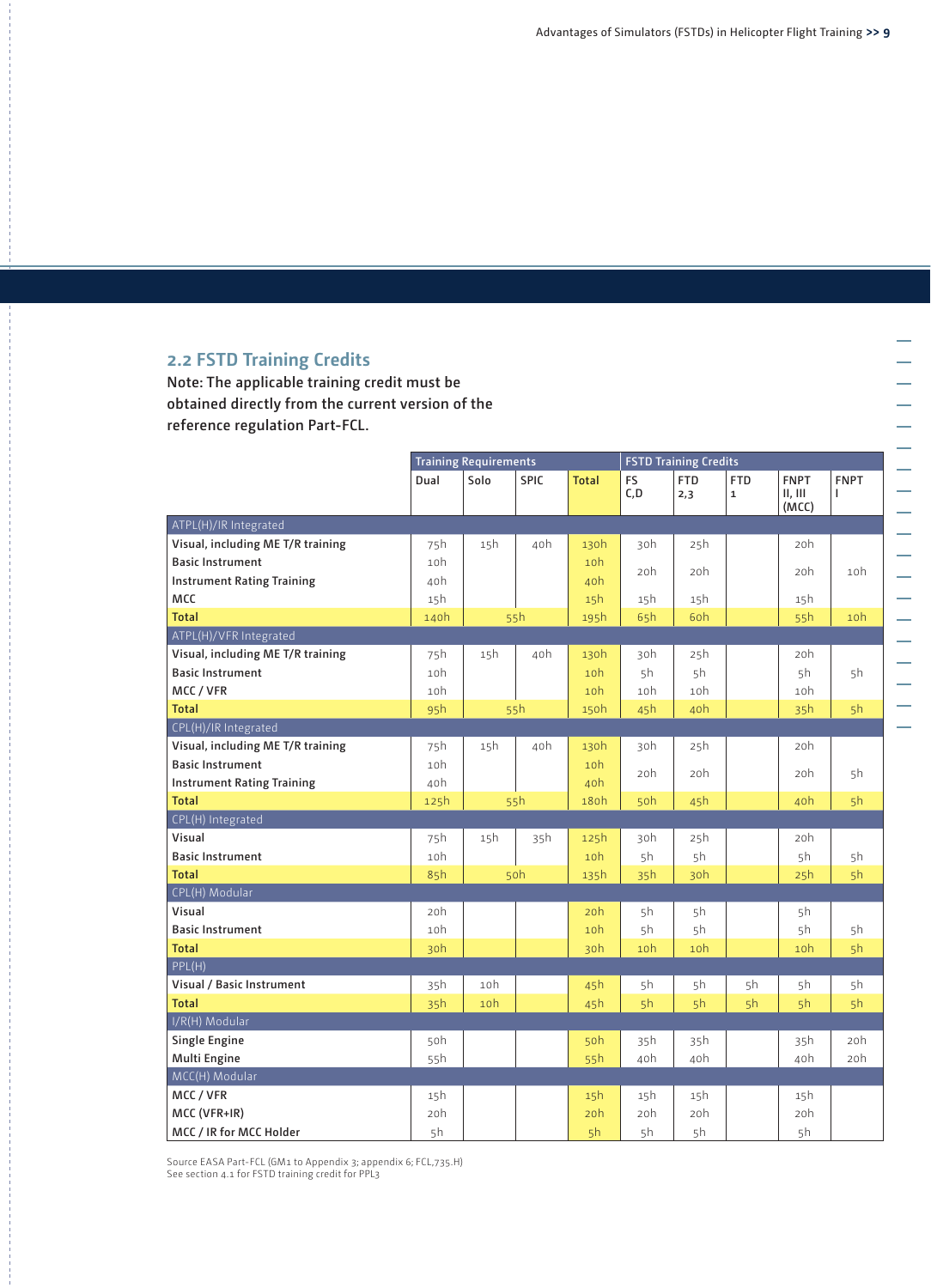Type Rating Initial issue – Minimum Flight Instruction Excluding Skill Test

|                                  | $\ln$      | <b>Helicopter and FSTD Associated Training Credits</b> |            |                   |                   |  |  |
|----------------------------------|------------|--------------------------------------------------------|------------|-------------------|-------------------|--|--|
| <b>Helicopter Type</b>           | Helicopter | <b>Total</b>                                           | Helicopter | <b>FS</b><br>C, D | <b>FTD</b><br>2/3 |  |  |
| SEP (H)                          |            | 6h                                                     | 2h         | 4h                |                   |  |  |
|                                  | 5h         | OR                                                     |            |                   |                   |  |  |
|                                  |            | 6h                                                     | 4h         |                   | 2 <sup>h</sup>    |  |  |
| SET (H) under 3175 kg MTOM       |            | 6h                                                     | 2h         | 4h                |                   |  |  |
|                                  | 5h         | OR                                                     |            |                   |                   |  |  |
|                                  |            | 6h                                                     | 4h         |                   | 2h                |  |  |
| SET (H) at or over 3175 kg MTOM  |            | 10h                                                    | 2h         | 8h                |                   |  |  |
|                                  | 8h         | OR                                                     |            |                   |                   |  |  |
|                                  |            | 10h                                                    | 4h         |                   | 6h                |  |  |
| SPH MET (H) CS and FAR 27 and 29 |            | 10h                                                    | 2h         | 8h                |                   |  |  |
|                                  | 8h         | OR                                                     |            |                   |                   |  |  |
|                                  |            | 10h                                                    | 4h         |                   | 6h                |  |  |
| <b>MPH</b>                       |            | 12h                                                    | 2h         | 10h               |                   |  |  |
|                                  | 10h        | OR                                                     |            |                   |                   |  |  |
|                                  |            | 12h                                                    | 4h         |                   | 8h                |  |  |

Additional Types – Minimum Flight Instruction Excluding Skill Test

|                                                           | $\ln$          | <b>Helicopter and FSTD Associated Training Credits</b> |                |                   |                   |  |
|-----------------------------------------------------------|----------------|--------------------------------------------------------|----------------|-------------------|-------------------|--|
| <b>Helicopter Types</b>                                   | Helicopter     | <b>Total</b>                                           | Helicopter     | <b>FS</b><br>C, D | <b>FTD</b><br>2/3 |  |
|                                                           |                | 3h                                                     | 1 <sup>h</sup> | 2 <sub>h</sub>    |                   |  |
| SEP(H) to SEP(H) within AMC1<br>FCL.740.H (a)(3)          | 2 <sub>h</sub> | <b>OR</b>                                              |                |                   |                   |  |
|                                                           |                | 4h                                                     | 1 <sub>h</sub> |                   | 3h                |  |
|                                                           | 5h             | 6h                                                     | 1 <sup>h</sup> | 5h                |                   |  |
| SEP(H) to SEP(H) not included in AMC1<br>FCL.740.H (a)(3) |                | <b>OR</b>                                              |                |                   |                   |  |
|                                                           |                | 7 <sup>h</sup>                                         | 2h             |                   | 5h                |  |
|                                                           | 2 <sub>h</sub> | 3h                                                     | 1 <sup>h</sup> | 2 <sub>h</sub>    |                   |  |
| SET(H) to SET(H)                                          |                | <b>OR</b>                                              |                |                   |                   |  |
|                                                           |                | 4 <sup>h</sup>                                         | 1 <sup>h</sup> |                   | 3h                |  |
| MET(H) to MET(H)                                          | 3h             | 4h                                                     | 1 <sup>h</sup> | 3h                |                   |  |
|                                                           |                | <b>OR</b>                                              |                |                   |                   |  |
|                                                           |                | 5h                                                     | 2h             |                   | 3h                |  |

 $-$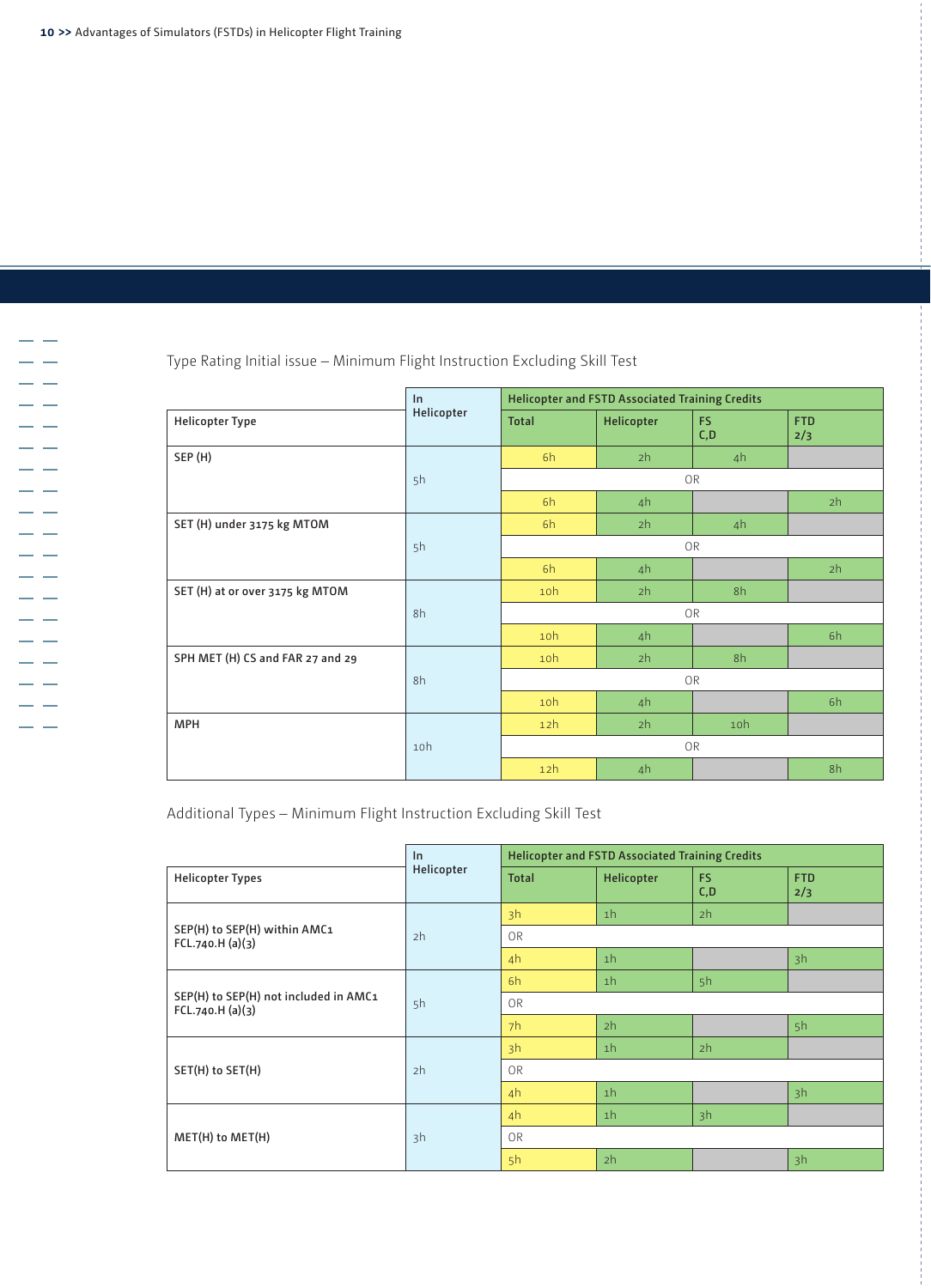|                                                                                  | <b>In</b><br>Helicopter | <b>Helicopter and FSTD Associated Training Credits</b> |                   |            |                   |  |
|----------------------------------------------------------------------------------|-------------------------|--------------------------------------------------------|-------------------|------------|-------------------|--|
| <b>Helicopter Types</b>                                                          |                         | <b>Total</b>                                           | <b>Helicopter</b> | FS<br>C, D | <b>FTD</b><br>2/3 |  |
| <b>MPH to MPH</b>                                                                | 5h                      | -6h                                                    | 1 <sup>h</sup>    | 5h         |                   |  |
|                                                                                  |                         | 0 <sub>R</sub>                                         |                   |            |                   |  |
|                                                                                  |                         | 7h                                                     | <sub>2</sub> h    |            | 5h                |  |
| Extend privileges on the same type rating<br>from SPH to MPH, or from MPH to SPH | 2h                      | зh                                                     | 1 <sup>h</sup>    | 2h         |                   |  |

Source EASA Part‑FCL (AMC2 FCL.725(a))

(e) Holders of an IR(H) wishing to extend the IR(H) to further types should have additionally 2 hours flight training on type by sole reference to instruments according to IFR which may be conducted in an FFS C/D or FTD 2/3. Holders of an SE IR(H) wishing to extend the IR privileges to an ME IR(H) for the first time should complete at least 5 hours training.

SEP: Single Engine Piston SET : Single Engine Turbine SPH : Single Pilot Helicopter MET : Multi Engine Turbine MPH : Multi‑Pilot Helicopter

These matrices have to be considered as the bare minimum,

And additional training could be necessary depending on:

- • Complexity of the aircraft type, handling characteristics, level of technology
- Category of helicopter (SEP or SET helicopter, multi‑engine turbine and multi Pilot helicopter)
- • Previous experience of the applicant
- Operational Evaluation Board reports recommend, in general, additional training for most Helicopter Type ratings.

An FTD can also be used for checking. Examples are FCL 6.25 H Instrument Rating (IR) revalidation in an FTD 2/3. FCL 940 MCCI Renewal and Revalidation.

An FSTD can be used for command course and recurrent training under LOFT conditions. This is where an FSTD becomes an invaluable tool by combing real time events with complex abnormal and emergency conditions. As new technology marches on so does the need for the training requirement to keep pace with ever complex flight displays and associated systems.

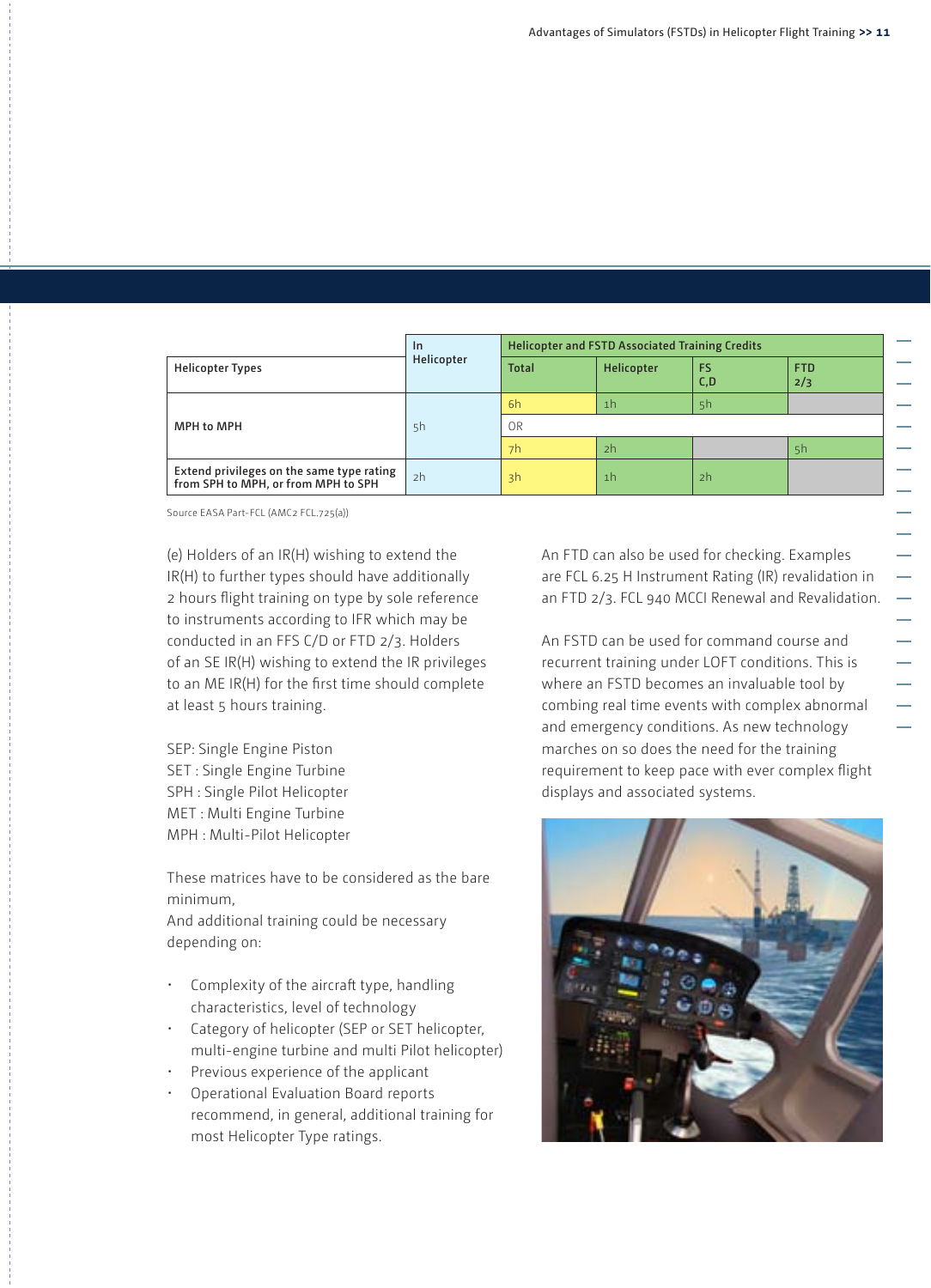# **3. BENEFITS OF FSTD USE**

#### **3.1 Safety**

The first and obvious benefit of using an FSTD for training is the safety of the training operation itself. In the FSTD, the training environment is designed and controlled to avoid any real hazards for the trainees and instructors. In this safe environment a trainee can make mistakes and errors and learn from them, perform and repeat normal and abnormal procedures which may not be considered appropriate or safe when performed in a helicopter. Whilst the benefits of training in an FSTD are well known, it is important that FSTD training does not replace, but rather complements live flight training.

Note: The use of FSTDs is increasingly encouraged by regulatory bodies. EASA Air Operations, AMC1 ORO.FC.230 (Recurrent training and checking) states:

Where a suitable FSTD is available it should be used for the aircraft/FSTD training programme. If the operator is able to demonstrate, on the basis of a compliance and risk assessment, that using an aircraft for this training provides equivalent standards of training with safety levels similar to those achieved using an FSTD, the aircraft may be used for this training to the extent necessary.

- The recurrent training should include the following additional items, which should be completed in an FSTD:
	- Settling with power and vortex ring;
	- Loss of Tail rotor Effectiveness (LTE).
- Use of FSTD for recurrent checking: Training and checking provide an opportunity to practice abnormal/emergency procedures that rarely arise in normal operations and should be part of a structured programme of recurrent training. This should be carried out in an FSTD whenever possible.

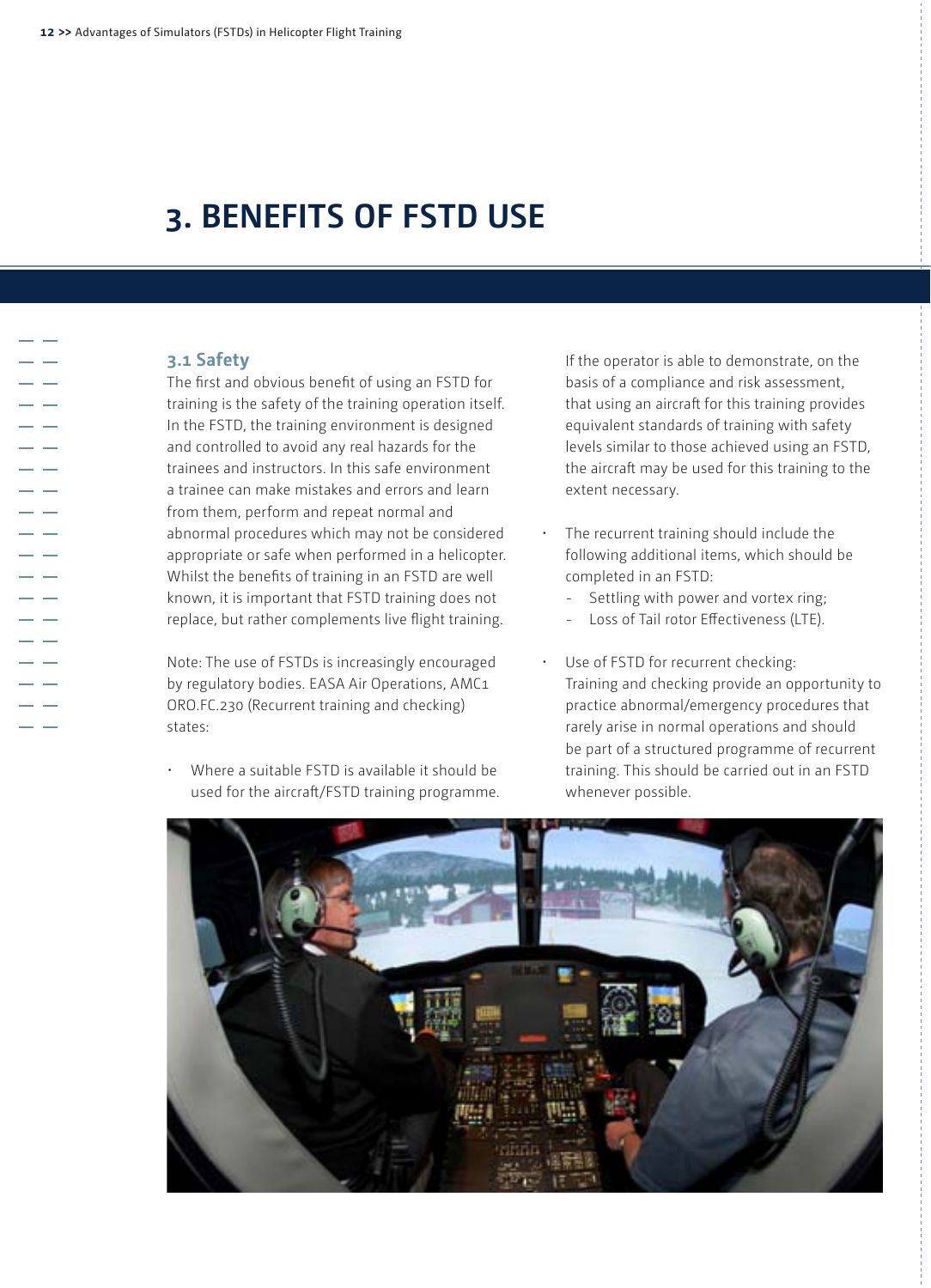Where an FSTD of any level is available, all pilots (single and multi-crew), irrespective of experience, should consider the benefits of regular training sessions in order to maintain and further enhance their skills, knowledge and decision making. For those who do not have the means or access to FSTDs, there are numerous proprietary software flight simulation packages available for use on desktop computers. Whilst the use of these also enhances knowledge and flight safety, provided that appropriate behaviours are trained, they cannot replace all the benefits of using an FSTD with a qualified instructor.

## **3.2 Emergency and Procedure Training.**

In addition to the normal operations and procedures that can be performed in helicopters, the training program utilising an FSTD offers opportunity to further develop more complex scenarios. For instance, a typical training program approved for the issue of a type rating utilising a helicopter is not suitable for the training of certain emergency procedures on safety grounds whilst no such restrictions apply to FSTDs. In addition to the procedures outlined in the flight manual, the FSTD can be used to practice various flight regimes such as LTE, Vortex Ring, DVE, dynamic roll-over, etc.

## **3.3 Realism in FSTD training**

For safety reasons, when performing an abnormal procedure or a failure in the helicopter, the malfunction is simulated either by pretending or by reproducing the effect of the malfunction. For some critical scenarios trained on the helicopter such as engine failure during take-off, the element of surprise is often missing because of safety

considerations (see HE 5 Risk management in Training). This denies the pilot the opportunity to experience failures as they would happen in real life thereby greatly diminishing the diagnostic element of the training exercise. These considerations don't apply when performing this training on an FSTD. This allows the pilot to experience more realistic training which includes a surprise element, the diagnostic process and the ability to learn from errors made in a safe environment. The use of FSTDs offers further benefits to a training organisation, for example:

- No delays due to traffic congestion.
- In flight conditions: VMC /IMC and Day/Night, icing condition, selection as required regardless of the prevailing conditions
- Recognised high average FSTD serviceability (typically around 96-98%).

## **3.4 Economical Benefits**

There are economic benefits from using FSTDs in training. The savings made when compared with actual flight time can be quite significant for complex helicopter types in a multi-crew environment. Training in an FSTD is more cost effective. Additionally, whilst training in an FSTD, the helicopter is available to be used for revenue generating flights.

## **3.5 Environmental Benefits**

The environmental benefits of using an FSTD in place of a helicopter include lower emissions, a lower carbon footprint, zero noise pollution and minimal impact on the local area particularly during night time.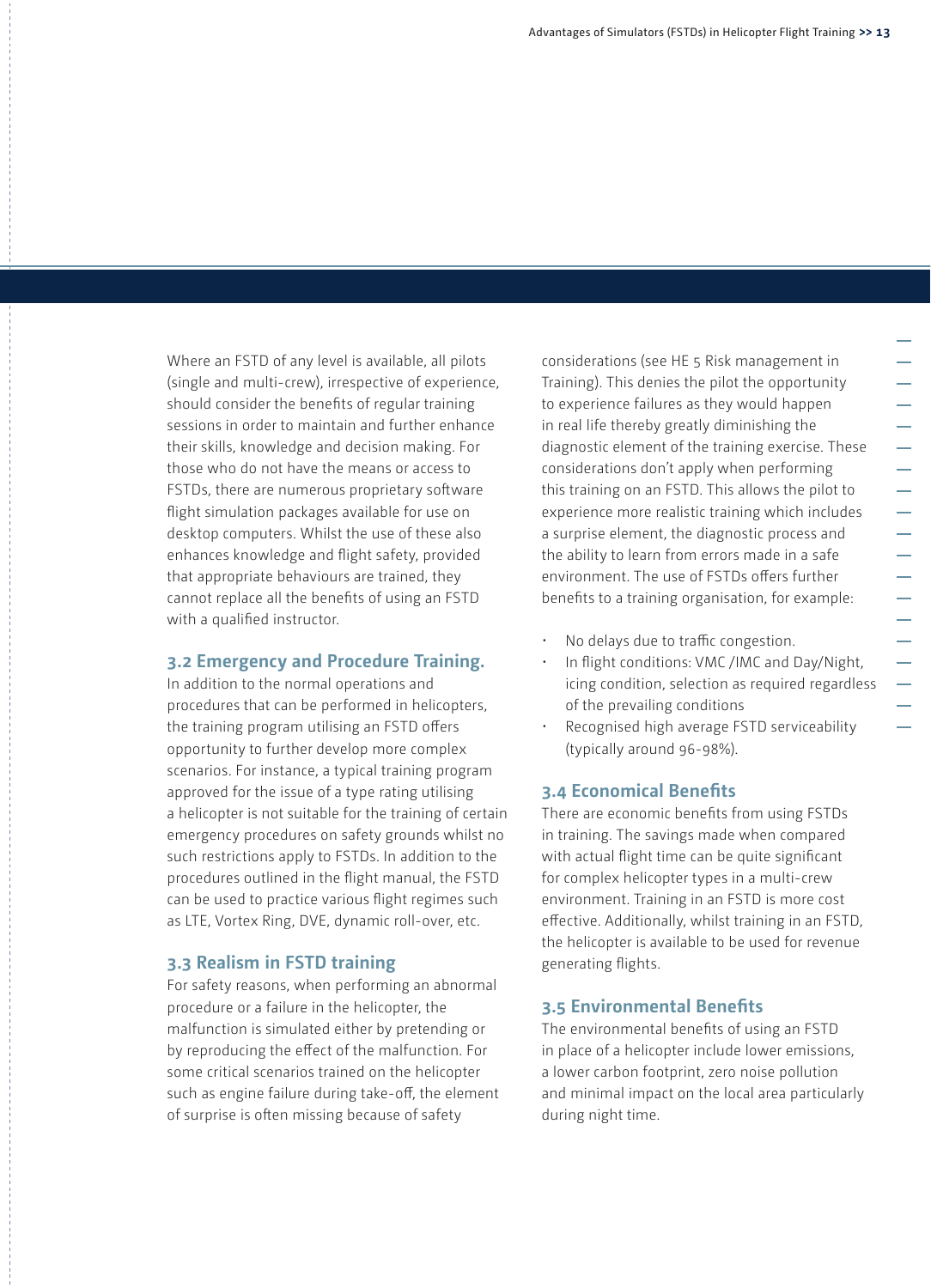

#### **4.1 Private Pilot Licence (PPL)**

The use of FSTDs for PPL training and licensing is still limited (FCL.210.H PPL(H) - Experience requirements and crediting (a) Applicants for a PPL(H) shall have completed at least 45 hours of flight instruction on helicopters, 5 of which may have been completed in an FNPT or FFS). Nevertheless, taking into account that safety analyses regularly point to the General Aviation (GA) sector as being a contributor to the high number of incidents and accidents, the use of appropriate FSTDs should be encouraged for performing specific training, safety manoeuvres and demonstrations. In particular simple FSTDs can be used to perform manoeuvres and teach scenarios as identified in the EHEST Leaflet HE 1 - Safety Considerations.

- Flight in Degraded Visual Environment (DVE)
- Vortex Ring State
- Loss of Tail Rotor Effectiveness (LTE)
- Static & Dynamic Rollover
- Situational Awareness
- Use of checklists
- Cockpit management
- **Emergency procedures**
- Unexpected weather encounter

## **4.2 Commercial Pilot Licence (CPL) / Airline Transport Pilot Licence (ATPL) and Type Rating Training**

The use of FSTDs for CPL / ATPL and initial type rating training is well established. All aspects of CPL / ATPL and type rating training benefit from FSTD credits as illustrated in section 2.2 of this document.

#### **4.3 Recurrent Training**

The use of an FSTD for recurrent training is a well-established practice among many helicopter operators. All recurrent training and checking such as OPC and even PC may be performed on an FSTD with all the benefits illustrated in this leaflet.

FSTD are perfect for such training as command course and recurrent training under Line Oriented Flight Training (LOFT) conditions. This is where an FSTD becomes an invaluable tool by combining real time events with complex abnormal and emergency conditions. As new technology marches on so does the need for the training requirement to keep pace with ever complex flight displays and associated systems. A number of recent incidents and accidents have indicated that the recognition phase of a complex emergency situation is still poorly handled by many crews, who then go on and apply an incorrect drill or worse put the aircraft into an undesired state.

#### **4.4 IR Training**

The benefits of using an FSTD for initial IR training have been recognised by the regulators, as evidenced by the large training credits available towards the rating issue. For initial training an ATO would typically use an FNPT. There are also training credits available for other ratings where an element of instrument flying is involved, i.e. PPL, CPL and ATPL / IR. FSTDs are also widely used for recurrent training. The renewal and revalidation of the IR may be carried out in some of the higher level devices. For all these applications an FSTD is a very efficient tool due to its capacity to perform essential training independent of real weather conditions without compromising safety.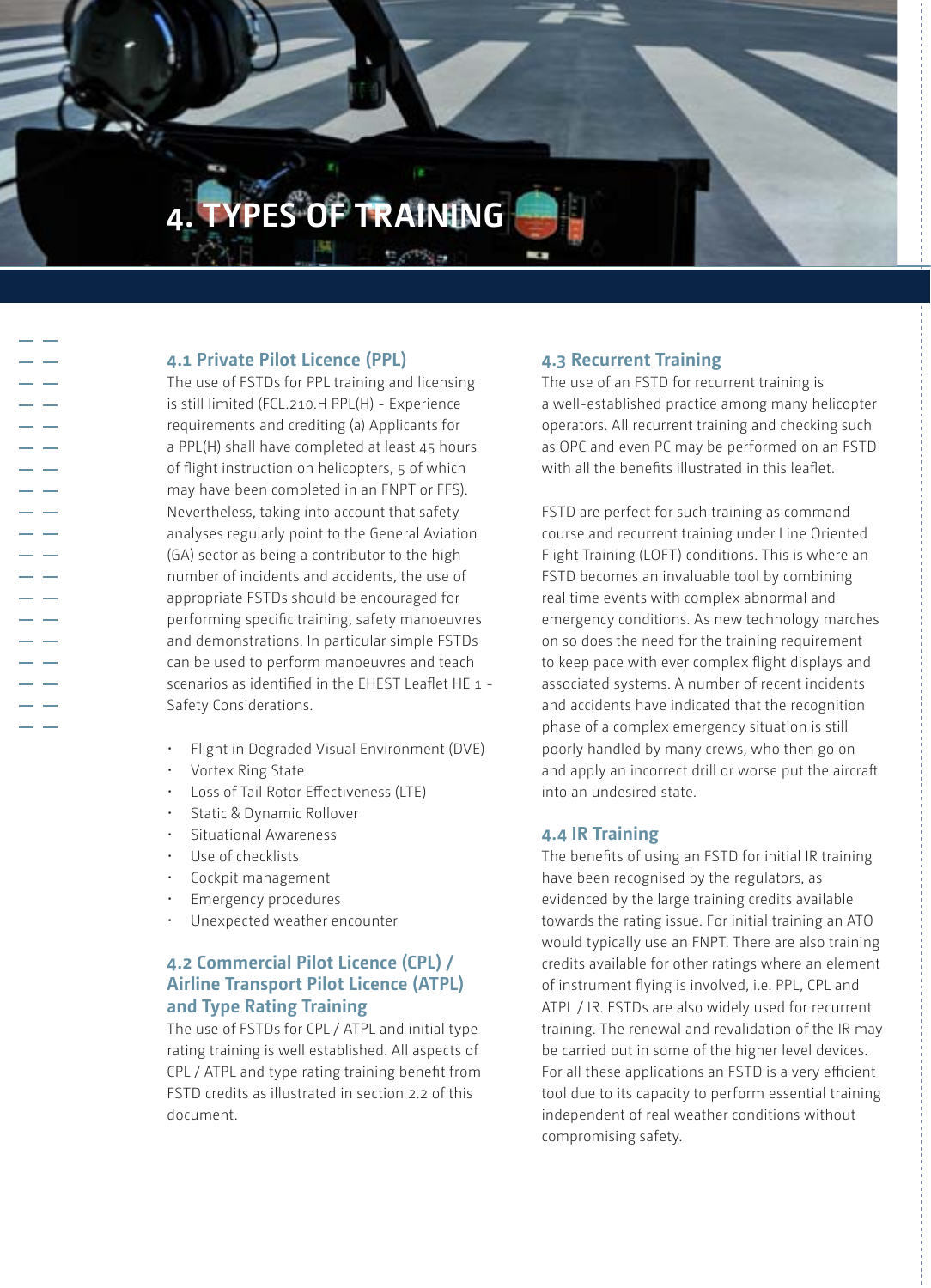#### **4.5 MCC Training**

The benefits of using an FSTD for MCC training have been recognised by the regulators, as the entire course must be completed in an FSTD. MCCI renewal and revalidation can be carried out in FNPT ll/lll MCC or FTD 2/3 or FFS.

#### **4.6 Role Specific Training**

Due to the potentially higher risks involved in certain specific roles i.e. off‑shore transportation, Search and Rescue (SAR), Helicopter Emergency Medical Services (HEMS) and some Aerial Work applications, the FSTD is an excellent tool that enhances safe training without exposure to the risks involved in these operations. This applies to both initial and recurrent crew training.

In addition, many operators have expanded the use of simulators to include additional operation specific training requirements. These might not be recognised for licensing credits however, the additional training value can result in higher skilled crews and as a consequence safer operations.

It is possible that an FNPT could also be used for limited training and checking in an operator recurrent training and checking programme. The term FSTD is used throughout in EASA Part Ops thereby opening the door to a multitude of devices. Clearly an NAA operations approval will be required, but if a device is "fit for purpose" for specific training roles like TCAS event training, etc., its use should be considered.

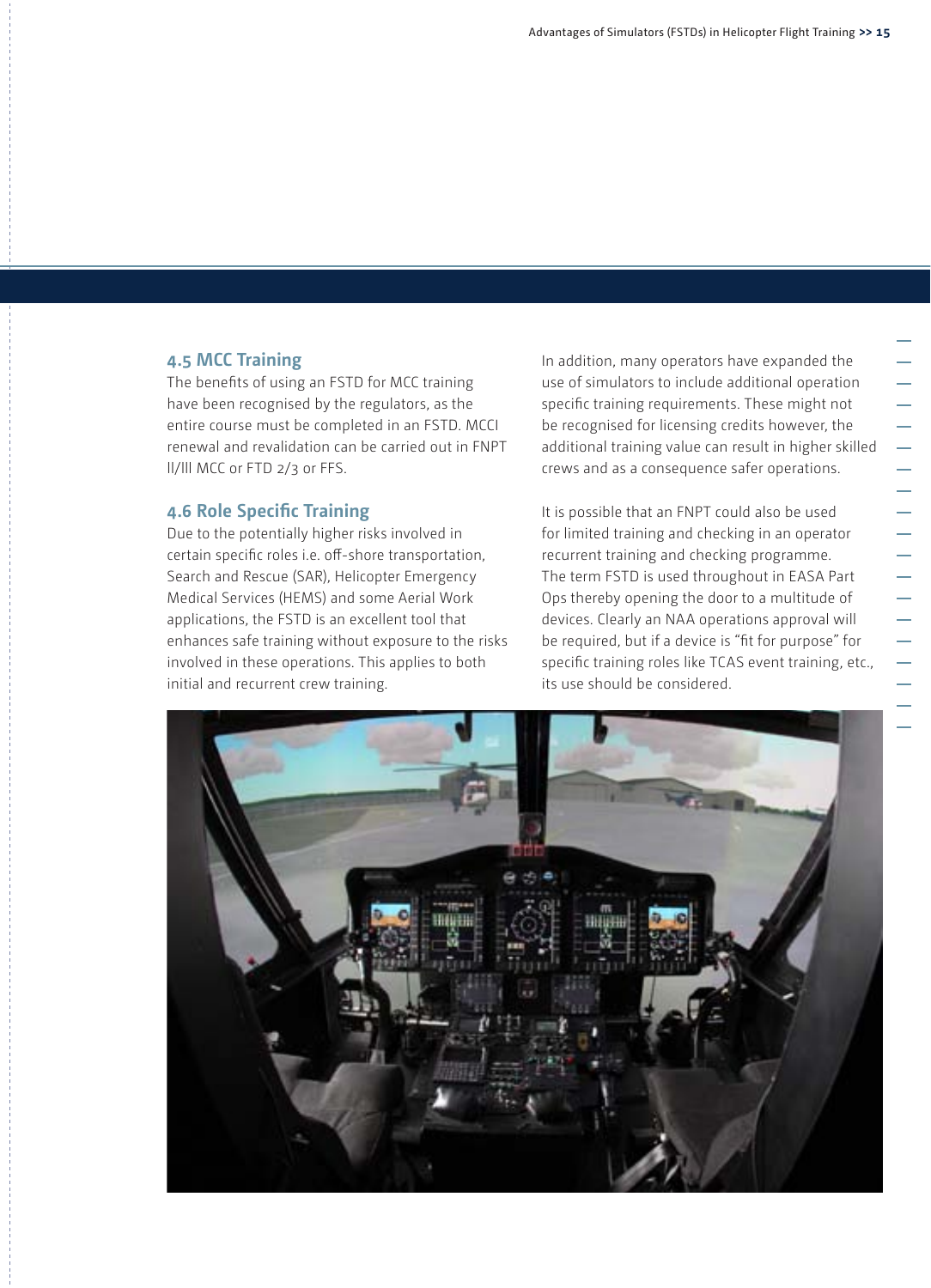# **5. ADDITIONAL NOTES ON FSTD TRAINING**

#### **5.1 Motion Sickness**

FSTD sickness is slightly different from the usual airsickness. The most often reported symptoms are eyestrain, blurred vision, difficulty focusing, and visual flashbacks, with occasional headache and difficulty concentrating. Some pilots, even those who never have any problems during flight, get a little unsteady on their feet following a FSTD training session. Authorities usually recommend that pilots do not fly, or even operate a vehicle, for a period of time after an extended session in an FSTD.

Tips to minimise motion sickness:

- Avoid FSTD training if you are fatigued or have an upset stomach
- Light refreshments only and maintain hydration
- Ensure adequate ventilation and temperature control
- Avoid abrupt attitude changes
- Maintain balanced flight
- Minimise head movement
- Regular exposure to FSTDs helps adaptation

#### **5.2 Good Training practises**

In order to maximise the value of an FSTD training session, full and mission orientated pre- and post-flight briefings are essential and should include at least:

- FSTD / Helicopter differences, capabilities and limitations
- Scenario / Lesson preparation
- Training objectives
- A thorough debrief utilising CRM facilitative techniques
- Include Threat and Error Management techniques throughout

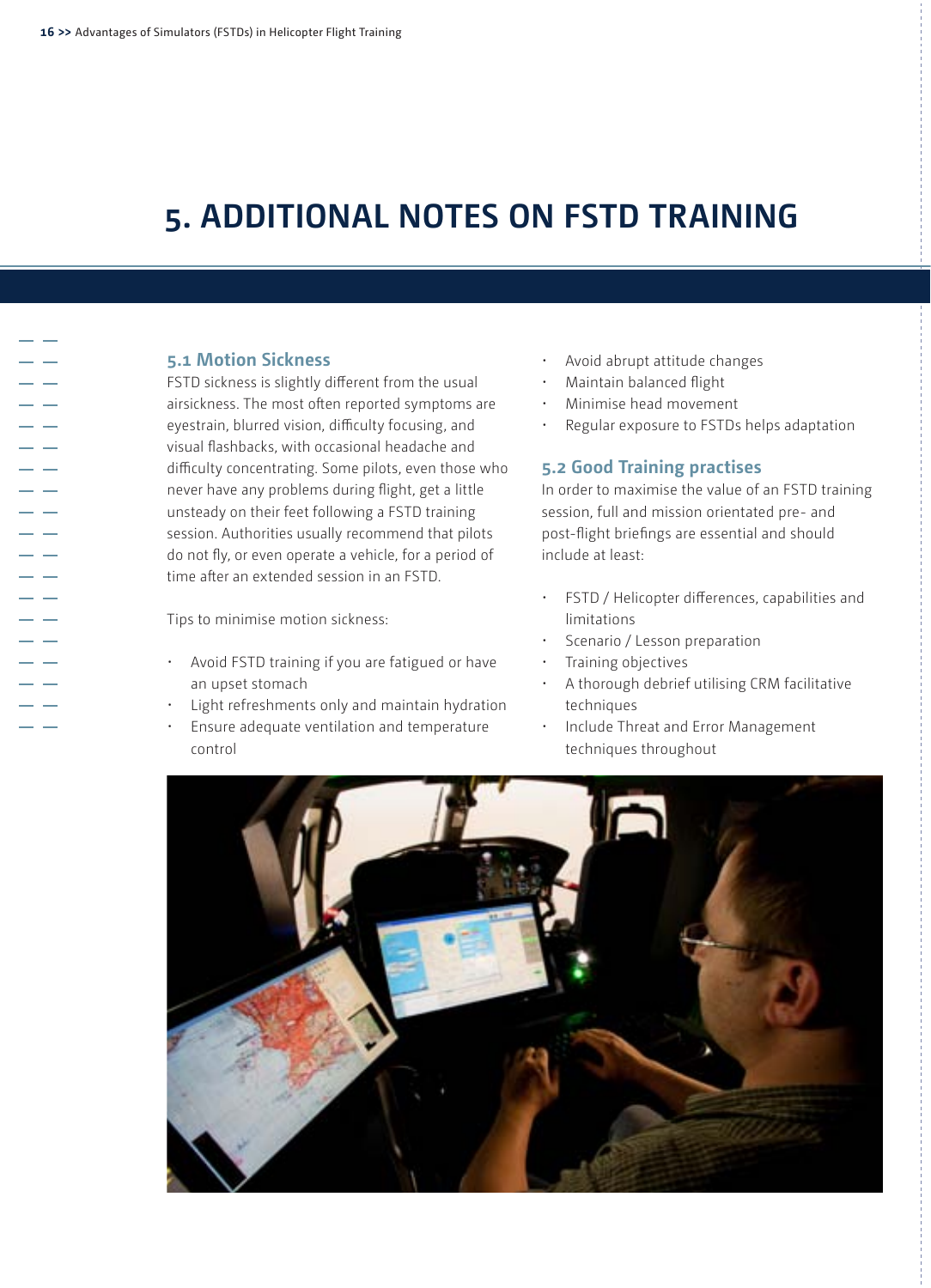# **6. SUMMARY**

Flight Simulator Training Devices (FSTDs) are great tools to significantly improve training benefits and efficiency, while avoiding training accidents and the risks involved in helicopter operations.

FSTDs present other advantages such as extended training scope and special manoeuvres training capability, 24 hour availability, all weather conditions, and progressive learning. FSTDs are also cost-effective and environmentally-friendly.

This Leaflet also reviewed these benefits and addressed additional advantages related to technological and regulatory developments, in particular regarding the use of realistic training scenarios where operational aspects can be introduced, such as genuine surprise effects.

However, we have to remember that helicopter regulation today does not allow zero flight time training as the fixed wing regulation does, therefore a minimum number of helicopter flight hours is required for any initial type rating.

The followings subjects were addressed:

- Types of FSTDs: FNPT, FTD, and FFS
- **EASA training credits**
- Benefits of FSTDs
- Use of FSTDs for various types of training: PPL, CPL/ATPL, Recurrent Training, Instrument Rating (IR) Training, MCC training, and Role Specific Training
- **Motion Sickness**
- Good training practices

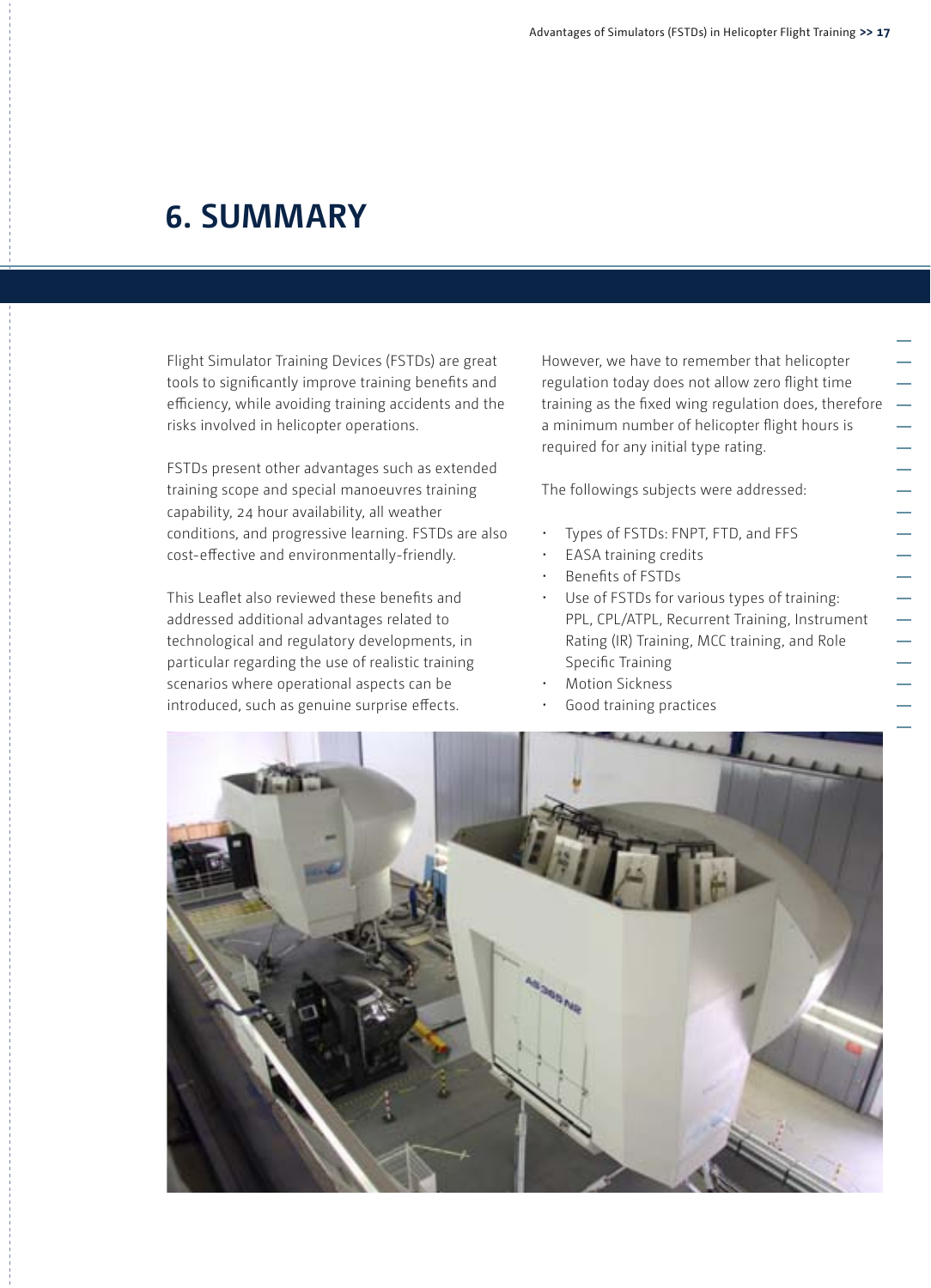# **ACRONYMS, BIBLIOGRAPHY**

#### **Acronyms**

| AMC          | Acceptable Means of Compliance           |
|--------------|------------------------------------------|
| ATO          | Approved Training Organisation           |
| <b>ATPL</b>  | Airline Transport Pilot Licence          |
| <b>CPL</b>   | <b>Commercial Pilot Licence</b>          |
| EASA         | European Aviation Safety Agency          |
| <b>EHEST</b> | European Helicopter Safety Team          |
| <b>FAA</b>   | <b>Federal Aviation Administration</b>   |
| <b>FFS</b>   | Full Flight Simulator                    |
| <b>FNPT</b>  | Flight and Navigation Procedures Trainer |
| <b>FSTD</b>  | <b>Flight Simulation Training Device</b> |
| <b>FTD</b>   | <b>Flight Training Device</b>            |
| GM           | Guidance Materials                       |
| IMC          | Instrument Meteorological Conditions     |
| IR           | <b>Instrument Rating</b>                 |
| LC           | Line Check                               |
| MCC          | Multi-Crew Cooperation                   |
| MET          | Multi Engine Turbine                     |
| <b>MPH</b>   | Multi Pilot Helicopter                   |
| <b>NAA</b>   | National Aviation Authority              |
| <b>OEB</b>   | Operational Evaluation Board             |
| <b>OPC</b>   | Operator Proficiency Check               |
| PC           | Proficiency Check                        |
| <b>PPL</b>   | Private Pilot Licence                    |
| <b>SEP</b>   | Single Engine Piston                     |
| <b>SET</b>   | Single Engine Turbine                    |
| <b>SPH</b>   | Single-Pilot Helicopter                  |
| <b>SRM</b>   | Single (Pilot) Resource Management       |
| <b>TCAS</b>  | Traffic Collision and Avoidance System   |
| <b>VMC</b>   | Visual Meteorological Conditions         |

### **EASA Definitions:**

'Full Flight Simulator' (FFS) means a full size replica of a specific type or make, model and series aircraft flight deck, including the assemblage of all equipment and computer programmes necessary to represent the aircraft in ground and flight operations, a visual system providing an out of- the-flight deck view, and a force cueing motion system.

'Flight Training Device' (FTD) means a full size replica of a specific aircraft type's instruments, equipment, panels and controls in an open flight deck area or an enclosed aircraft flight deck, including the assemblage of equipment and computer software programmes necessary to represent the aircraft in ground and flight conditions to the extent of the systems installed in the device. It does not require a force cueing motion or visual system, except in the case of helicopter FTD levels 2 and 3, where visual systems are required.

'Flight and Navigation Procedures Trainer' (FNPT) means a training device which represents the flight deck or cockpit environment, including the assemblage of equipment and computer programmes necessary to represent an aircraft type or class in flight operations to the extent that the systems appear to function as in an aircraft.

### **Bibliography**

Commission Regulation (EU) No 1178/2011 as amended, laying down technical requirements and administrative procedures related to civil aviation aircrew Acceptable Means of Compliance (AMC) and Guidance Material (GM) to Part‑FCL Certification Specification of Helicopter FSTD – CS-FSTD (H)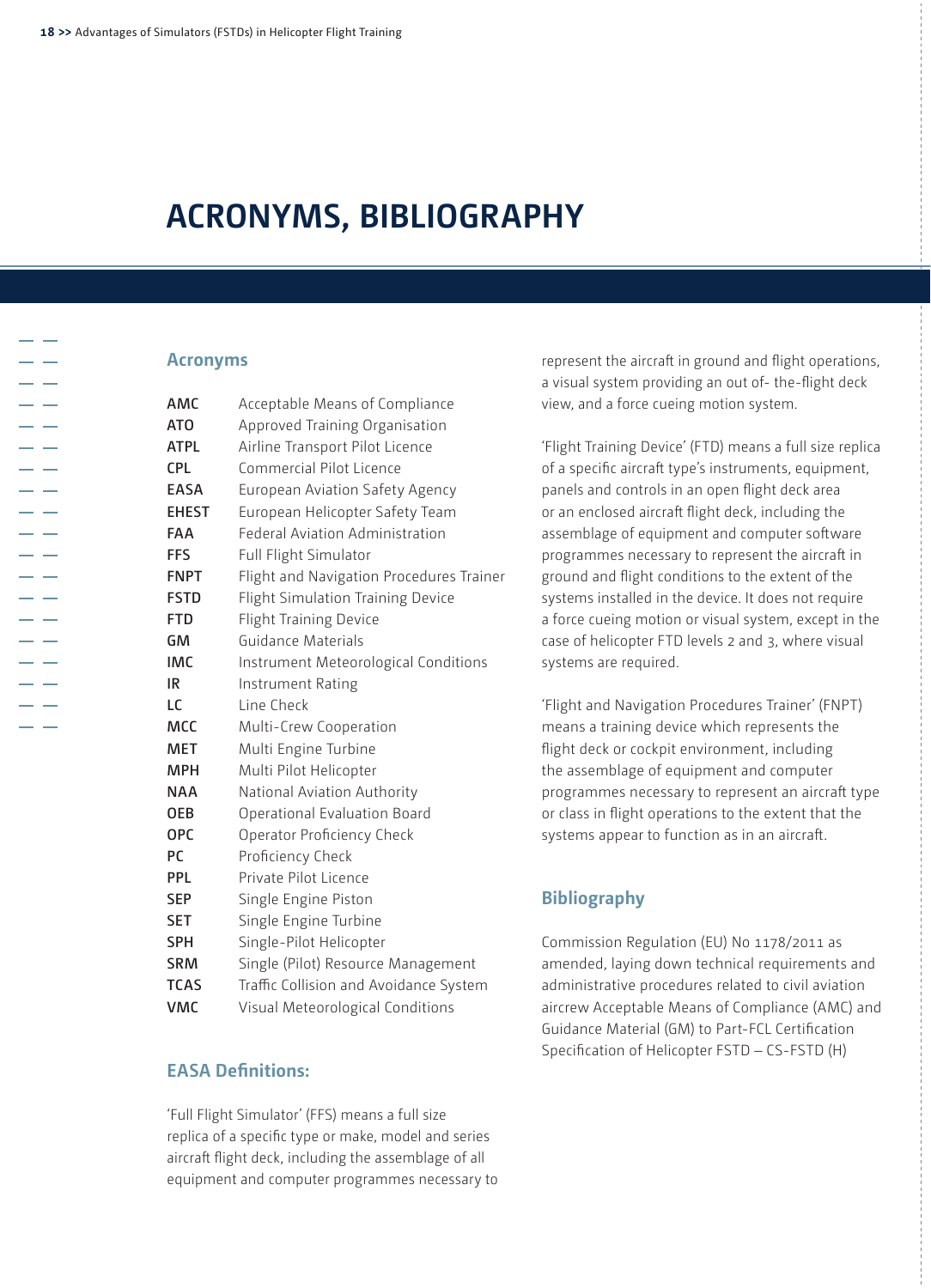# **IMPRINT**

#### **Disclaimer:**

The views expressed in this leaflet are the exclusive responsibility of EHEST. All information provided is of a general nature only and is not intended to address the specific circumstances of any particular individual or entity. Its only purpose is to provide guidance without affecting in any way the status of officially adopted legislative and regulatory provisions, including Acceptable Means of Compliance or Guidance Materials. It is not intended and should not be relied upon, as any form of warranty, representation, undertaking, contractual, or other commitment binding in law upon EHEST its participants or affiliate organisations. The adoption of such recommendations is subject to voluntary commitment and engages only the responsibility of those who endorse these actions.

Consequently, EHEST and its participants or affiliate organisations do not express or imply any warranty or assume any liability or responsibility for the accuracy, completeness or usefulness of any information or recommendation included in this leaflet. To the extent permitted by Law, EHEST and its participants or affiliate organisations shall not be liable for any kind of damages or other claims or demands arising out of or in connection with the use, copying, or display of this leaflet.

#### **Picture credits:**

AgustaWestland, Eurocopter, Frasca International Inc., Thales, CAE, M. Guerra, A. Felix/Masai, P. Terraz

#### **Contact details for enquiries:**

European Helicopter Safety Team E-mail: [ehest@easa.europa.eu,](mailto:ehest@easa.europa.eu) [www.easa.europa.eu/essi/ehest](http://www.easa.europa.eu/essi/ehest)

#### **Download the previous leaflets:**

**EHEST HE 1 Training Leaflet – Safety considerations** http://easa.europa.eu/essi/ehest/wp-content/uploads/2012/04/HE1\_Leaflet\_safety\_considerations\_Training-DE.pdf **EHEST HE 2 Training Leaflet – Helicopter airmanship**

http://easa.europa.eu/essi/ehest/wp-content/uploads/2011/12/HE2\_leaflet\_helicopter\_airmanship\_v1.pdf

**EHEST HE 3 Training Leaflet – Off airfield landing site operations** [http://easa.europa.eu/essi/ehest/wp‑content/uploads/2012/01/HE3\\_Off‑Airfield‑Landing‑Site‑Operations‑v10.pdf](http://easa.europa.eu/essi/ehest/wp-content/uploads/2012/01/HE3_Off-Airfield-Landing-Site-Operations-v10.pdf)

#### **EHEST HE 4 Training Leaflet – Decision making**

http://easa.europa.eu/essi/ehest/wp-content/uploads/2012/06/HE4\_Single-Pilot-Decision-Making-v1.pdf

**EHEST HE 5 Training Leaflet – Risk Management in Training**

http://easa.europa.eu/essi/ehest/wp-content/uploads/2013/03/HE5\_Risk-assesment-in-Training.pdf